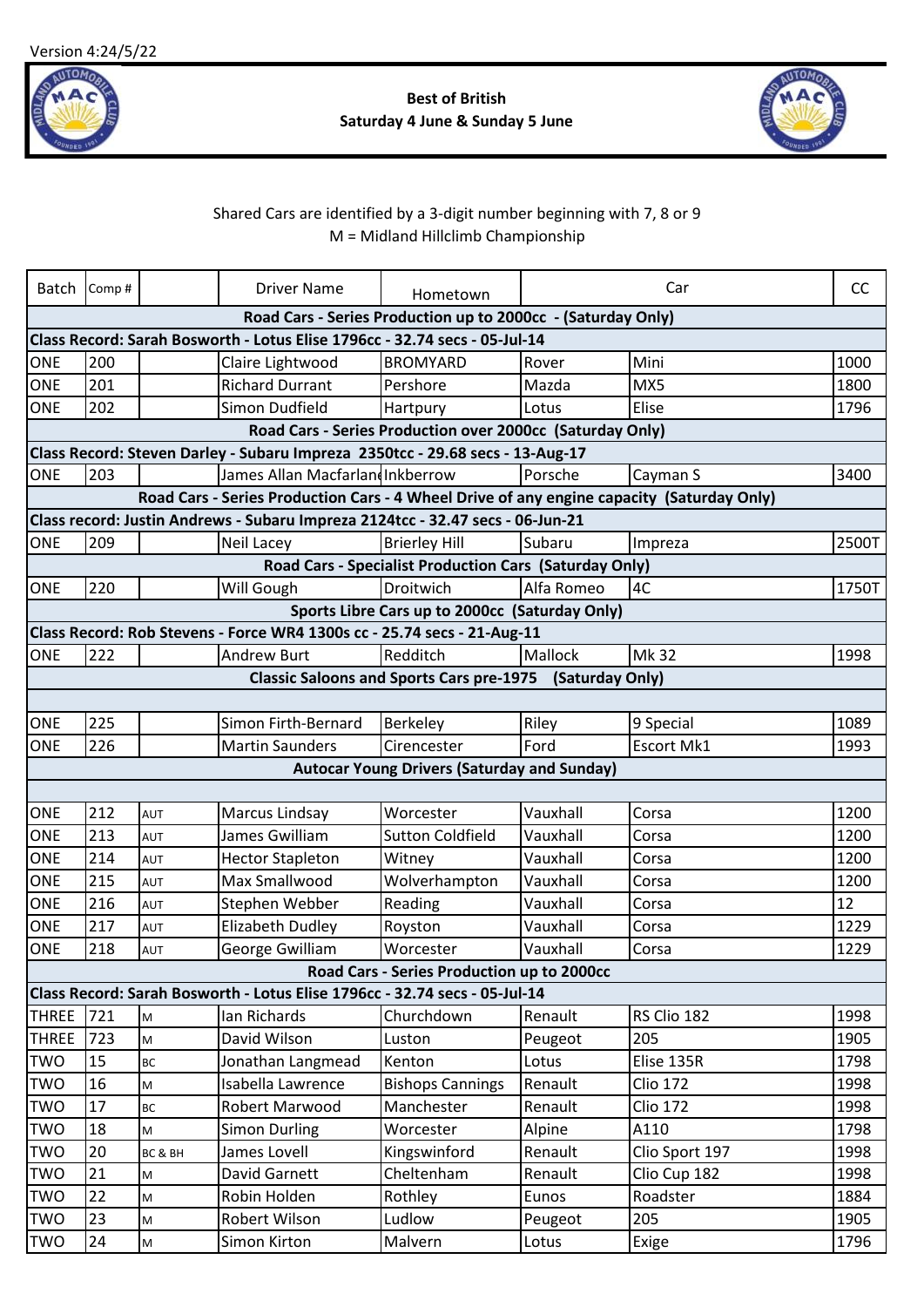| <b>Road Cars - Series Production over 2000cc</b>  |     |           |                                                                                   |                                                            |                     |                                            |       |  |  |
|---------------------------------------------------|-----|-----------|-----------------------------------------------------------------------------------|------------------------------------------------------------|---------------------|--------------------------------------------|-------|--|--|
| <b>Supported by: Fisher DES</b>                   |     |           |                                                                                   |                                                            |                     |                                            |       |  |  |
|                                                   |     |           | Class Record: Steven Darley - Subaru Impreza 2350tcc - 29.68 secs - 13-Aug-17     |                                                            |                     |                                            |       |  |  |
| <b>TWO</b>                                        | 27  | BC & M    | <b>Tony Adams</b>                                                                 | Shrewsbury                                                 | Porsche             | Cayman                                     | 3400  |  |  |
| <b>TWO</b>                                        | 28  | BC & M    | <b>Ross McDonald</b>                                                              | Cirencester                                                | Porsche             | 911 Carrera 2.7RS Replica                  | 3300  |  |  |
| <b>TWO</b>                                        | 29  | BC & M    | <b>Phil James</b>                                                                 | Pontypool                                                  | Porsche             | Cayman GT4                                 | 3800  |  |  |
| <b>TWO</b>                                        | 30  | M         | <b>Simon Tarling</b>                                                              | Cheltenham                                                 | Porsche             | 996 GT3                                    | 3600  |  |  |
| TWO                                               | 31  | BC & M    | Rodney Eyles                                                                      | Tiverton                                                   | Alfa Romeo          | 4c                                         | 1750T |  |  |
| <b>TWO</b>                                        | 32  | BC & M    | Jonathan Maycock                                                                  | Marchwood                                                  | Mazda               | MX5                                        | 1884T |  |  |
| <b>TWO</b>                                        | 33  | BC & M    | Robert Lancaster-Gaye Berkhamsted                                                 |                                                            | Porsche             | 997 GT3 RS                                 | 3600  |  |  |
|                                                   |     |           | Road Cars - Series Production Cars - 4 Wheel Drive of any engine capacity         |                                                            |                     |                                            |       |  |  |
|                                                   |     |           | Class record: Justin Andrews - Subaru Impreza 2124tcc - 32.47 secs - 06-Jun-21    |                                                            |                     |                                            |       |  |  |
| <b>TWO</b>                                        | 35  | M         | Alan Mansfield                                                                    | Malvern                                                    | Toyota              | Yaris GR                                   | 1600T |  |  |
| <b>TWO</b>                                        | 36  | M         | James Dockery                                                                     | Evesham                                                    | Subaru              | Sti Ppp                                    | 2000T |  |  |
| <b>TWO</b>                                        | 37  | M         | Ian Fidoe                                                                         | Worcester                                                  | Toyota              | Yaris GR                                   | 1600T |  |  |
|                                                   |     |           |                                                                                   | <b>Road Cars - Specialist Production Cars</b>              |                     |                                            |       |  |  |
|                                                   |     |           | Class Record: Darren Luke Caterham 7 Hayabusa 1548cc 29.38 secs 19-Sep-12         |                                                            |                     |                                            |       |  |  |
|                                                   |     |           |                                                                                   |                                                            |                     | Supported by: Vernon Print & Design        |       |  |  |
| <b>THREE</b>                                      | 740 | BC & BH   | Dylan Flesher                                                                     | Harrogate                                                  | Caterham            |                                            | 988   |  |  |
| <b>TWO</b>                                        | 743 | BC & M    | Mark Lawrence                                                                     | Manchester                                                 | AMS                 | Murtaya                                    | 1993T |  |  |
| <b>THREE</b>                                      | 745 | BC & M    | Joy Hoyle                                                                         | Bromyard                                                   | Caterham            | 7 Supersprint                              | 2068  |  |  |
| <b>TWO</b>                                        | 40  | BC & BH   | Jonathan Flesher                                                                  | Harrogate                                                  | Caterham            |                                            | 988   |  |  |
| <b>TWO</b>                                        | 41  | <b>BC</b> | <b>Robbie Birrell</b>                                                             | Ramsbottom                                                 | Lotus               | Exige V6 Cup                               | 3500S |  |  |
| <b>TWO</b>                                        | 42  | BC&M      | Anthony Shearman                                                                  | Swindon                                                    | Caterham            | 310R                                       | 1596  |  |  |
| <b>TWO</b>                                        | 43  | BC & M    | John Pick                                                                         | Birmingham                                                 | Ams                 | Murtaya                                    | 1993T |  |  |
| TWO                                               | 44  | M         | Jerry Neary                                                                       | Lutterworth                                                | Westfield           | Sei                                        | 1998  |  |  |
| <b>TWO</b>                                        | 45  | BC & M    | Ray Lohr                                                                          | Long Crendon                                               | Caterham 7          | Supersprint                                | 2068  |  |  |
| <b>TWO</b>                                        | 46  | M         | <b>Steve Garner</b>                                                               | Hornchurch                                                 | Westfield           | SEi                                        | 2068  |  |  |
| <b>TWO</b>                                        | 47  |           | <b>Richard Homer</b>                                                              | Stone                                                      | Caterham            | <b>CSR260</b>                              | 2298  |  |  |
| <b>TWO</b>                                        | 48  | M         | <b>Timothy Higgins</b>                                                            | Oswestry                                                   | Westfield           | <b>SEI</b>                                 | 1998  |  |  |
|                                                   |     |           |                                                                                   | <b>Modified Cars - Series Production Cars upto 1400 cc</b> |                     |                                            |       |  |  |
|                                                   |     |           | Class Record: Eric Morrey - Hillman Imp 998tcc 32.67 secs 13-Aug-17               |                                                            |                     |                                            |       |  |  |
| THREE 50                                          |     | M         | phil tucker                                                                       | Cheltenham                                                 | Vauxhall            | Nova                                       | 1398  |  |  |
| <b>THREE</b> 51                                   |     | BC&M      | <b>Andrew Russell</b>                                                             | Alresford                                                  | Ginetta             | G15                                        | 1120  |  |  |
|                                                   |     |           |                                                                                   | Modified Cars - Series Production Cars 1400cc up to 2000cc |                     |                                            |       |  |  |
|                                                   |     |           | Class Record: Keith Murray - Audi 80 Quattro S4 1415t cc - 29.03 secs - 18-Aug-13 |                                                            |                     |                                            |       |  |  |
|                                                   |     |           |                                                                                   | <b>Merghed with</b>                                        |                     |                                            |       |  |  |
|                                                   |     |           |                                                                                   | <b>Modified Cars - Series Production Cars over 2000cc</b>  |                     |                                            |       |  |  |
|                                                   |     |           |                                                                                   |                                                            |                     | Supported by: Westwood Cylinder Liners Ltd |       |  |  |
|                                                   |     |           | Class Record: Roger Banks - Audi S4 4200t cc - 28.71 secs - 21-Aug-11             |                                                            |                     |                                            |       |  |  |
| <b>TWO</b>                                        | 758 | <b>BC</b> | Laura Wardle                                                                      | Cirencester                                                | Porsche             | 911 Carrera                                | 3200  |  |  |
| <b>TWO</b>                                        | 759 | BC & M    | <b>Andrew Fraser</b>                                                              | Wearne Langport                                            | <b>Aston Martin</b> | Vantage GT4                                | 4300  |  |  |
| <b>THREE</b> 55                                   |     | M         | Ian Stringer                                                                      | Droitwich                                                  | Alfa Romeo          | Giulia Super                               | 2000  |  |  |
| <b>THREE</b> 56                                   |     | M         | Paul Jones                                                                        | Worcester                                                  | Lotus               | Exisge                                     | 1900  |  |  |
| <b>THREE</b> 57                                   |     | M         | <b>Paul Howells</b>                                                               | Coleford                                                   | Porsche             | 911 RSR                                    | 3800  |  |  |
| THREE 58                                          |     | <b>BC</b> | Jonathan Williamson                                                               | Taunton                                                    | Porsche             | 911 Carrera                                | 3200  |  |  |
| <b>THREE</b> 59                                   |     | BC & M    | <b>Tim Painter</b>                                                                | Frome                                                      | <b>Aston Martin</b> | Vantage GT4                                | 4300  |  |  |
| <b>THREE</b> 60                                   |     | M         | Peter Turnbull                                                                    | Broadway                                                   | Porsche 911         | GT3 Cup                                    | 3600  |  |  |
| <b>THREE</b> 61                                   |     | M         | <b>Duncan Andrews</b>                                                             | Stourport on Severn Porsche                                |                     | Cayman                                     | 3900  |  |  |
| <b>THREE</b> 62                                   |     | M         | <b>Andrew Norris</b>                                                              | <b>Stanford Bridge</b>                                     | Porsche             | 911 Carrera                                | 3300S |  |  |
| <b>THREE</b> 63                                   |     | <b>BC</b> | Geoffrey Twemlow                                                                  | Hayle                                                      | Subaru              | Impreza                                    | 2500T |  |  |
| <b>THREE</b> 64                                   |     | <b>BC</b> | <b>Stephen Moore</b>                                                              | Stapleford                                                 | Mitsubishi          | Evo 6 Gsr                                  | 2300T |  |  |
| <b>THREE</b> 65                                   |     | BC & BH   | Damien Bradley                                                                    | Purley                                                     | Subaru              | Legacy                                     | 2350T |  |  |
| <b>Modified Cars - Specialist Production Cars</b> |     |           |                                                                                   |                                                            |                     |                                            |       |  |  |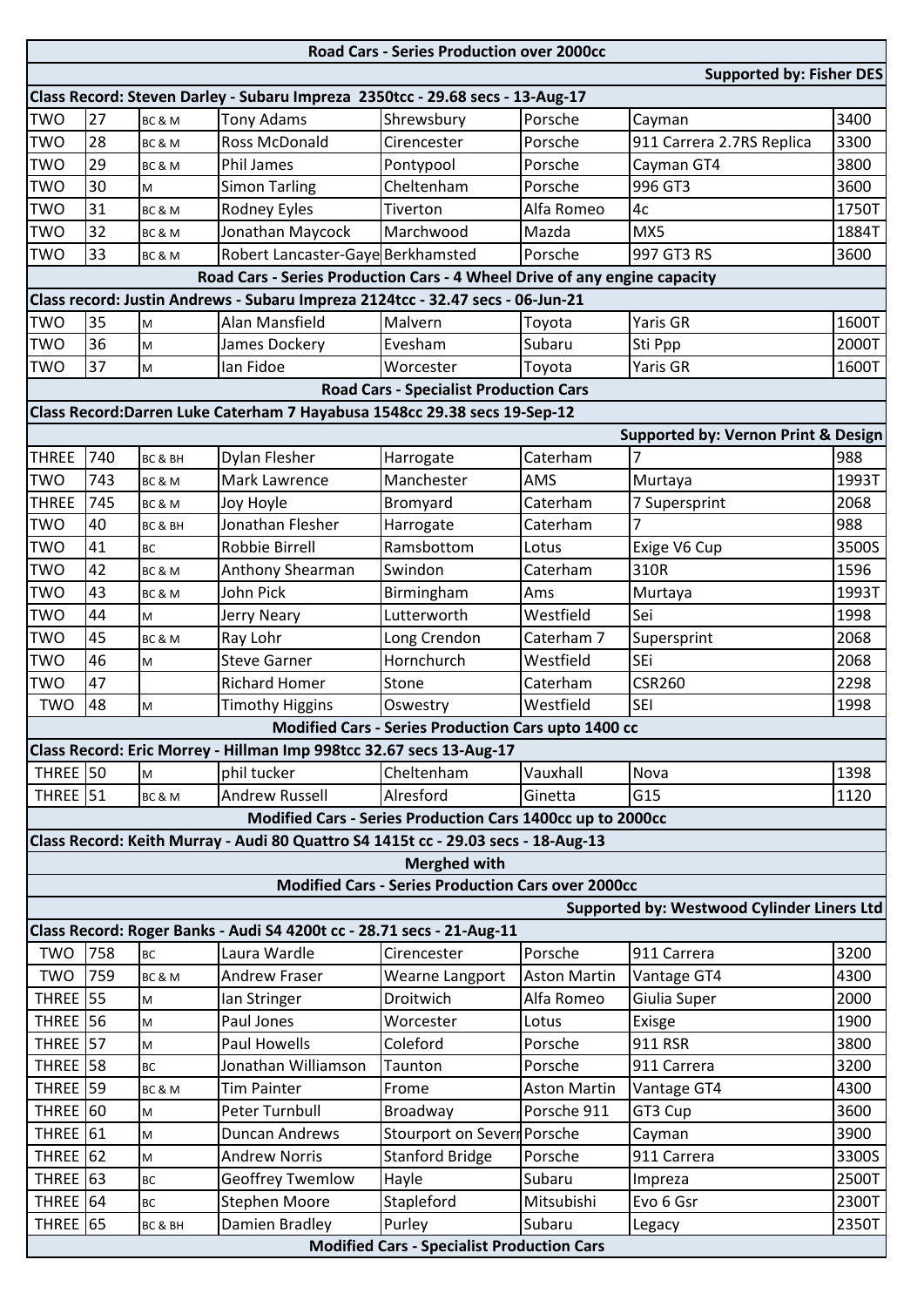| <b>Supported by: Wildden Industrial Estates</b>                           |            |             |                                                                         |                                      |                        |                                        |              |  |  |
|---------------------------------------------------------------------------|------------|-------------|-------------------------------------------------------------------------|--------------------------------------|------------------------|----------------------------------------|--------------|--|--|
| Class Record: Ash Mason - Westfield Sei 1340s cc - 28.19 secs - 11-Aug-19 |            |             |                                                                         |                                      |                        |                                        |              |  |  |
| <b>THREE</b> 773                                                          |            | M           | <b>Richard Price</b>                                                    | Newcastle under Lym Caterham         |                        | 7                                      | 1585         |  |  |
| <b>FOUR</b>                                                               | 70         | M           | Phil Gough                                                              | Maghull                              | Caterham               | Hoyabusa                               | 1300         |  |  |
| <b>FOUR</b>                                                               | 73         | M           | <b>Tom Price</b>                                                        | Newcastle Under Lym Caterham         |                        | 7                                      | 1585         |  |  |
| <b>FOUR</b>                                                               | 74         | BH & M      | Simon Jenks                                                             | Wrexham                              | Caterham               | Supersport                             | 1667         |  |  |
| <b>FOUR</b>                                                               | 75         | BC & M      | <b>Andrew Griffiths</b>                                                 | Newcastle Under Lym Caterham         |                        | Hyabusa                                | 1585         |  |  |
| <b>FOUR</b>                                                               | 76         | M           | Ashley Mason                                                            | Crewe                                | Westfield              | Sei                                    | 1340S        |  |  |
|                                                                           |            |             |                                                                         | Sports Libre Cars up to 2000cc       |                        |                                        |              |  |  |
|                                                                           |            |             |                                                                         |                                      |                        | <b>Supported by: Vanity Hall</b>       |              |  |  |
|                                                                           |            |             | Class Record: Rob Stevens - Force WR4 1300s cc - 25.74 secs - 21-Aug-11 |                                      |                        |                                        |              |  |  |
| <b>THREE</b> 780                                                          |            | <b>BC</b>   | Mike West                                                               | Kinlet                               | Fisher                 | Fury                                   | 1198         |  |  |
| <b>THREE</b> 781                                                          |            | BC&M        | Oliver Wright                                                           | <b>Great Witley</b>                  | Radical                | Clubsport                              | 1100         |  |  |
| <b>FOUR</b>                                                               | 80         | <b>BC</b>   | John McQuillan                                                          | Hereford                             | Fisher                 | Fury                                   | 1198         |  |  |
| <b>FOUR</b>                                                               | 81         | BC & M      | Anna-May Furness                                                        | <b>Great Witley</b>                  | Radical                | Clubsport                              | 1100         |  |  |
| <b>FOUR</b>                                                               | 82         | M           | Mark Puddle                                                             | Stratford-upon-AvoRCM                |                        | Suzuki                                 | 1340         |  |  |
| <b>FOUR</b>                                                               | 83         | M           | <b>Martin Watts</b>                                                     | Abergavenny                          | Sylva                  | Riot                                   | 998          |  |  |
| <b>FOUR</b>                                                               | 84         | M           | Robin Nicholson                                                         | Droitwich                            | Mallock                | <b>Mk20</b>                            | 1700         |  |  |
|                                                                           |            |             |                                                                         | <b>Sports Libre Cars over 2000cc</b> |                        |                                        |              |  |  |
|                                                                           |            |             | Class Record: Rob Stevens - Force WR4 1400s cc - 25.59 secs - 02-Jun-13 |                                      |                        |                                        |              |  |  |
| <b>THREE</b> 792                                                          |            | BC&M        | <b>Robert Penrose</b>                                                   | Darlington                           | Pilbeam                | <b>MP92</b>                            | 7300         |  |  |
| <b>FOUR</b>                                                               | 86         | M           | Mike Luck                                                               | Nr Alcester                          | <b>TVR</b>             | Chimaera                               | 5000         |  |  |
| <b>FOUR</b>                                                               | 89         | M           | James Collins                                                           | Saint Athan                          | Vw                     | Beetle 1303                            | 3600         |  |  |
| <b>FOUR</b>                                                               | 90         |             | <b>Steve Mundy</b>                                                      | Ludlow                               | Ford                   | Fiesta                                 | 2001T        |  |  |
| <b>FOUR</b>                                                               | 91         | BC & BH     | Allan McDonald                                                          | Dalbeattie                           | Mini                   | Evo                                    | 2400T        |  |  |
| <b>FOUR</b>                                                               | 92         | BC & M      | <b>Bob Penrose</b>                                                      | Sully                                | Pilbea.                | MP92 Sports Racing car                 | 7300         |  |  |
| <b>FOUR</b>                                                               | 93         |             | Ian Rowlance                                                            | Wigan                                | Mg                     | Metro 6r4                              | 2800T        |  |  |
|                                                                           |            |             |                                                                         | Racing Cars over 600cc up to 1100cc  |                        |                                        |              |  |  |
|                                                                           |            |             |                                                                         |                                      |                        | <b>Supported by: Force Racing Cars</b> |              |  |  |
|                                                                           |            |             | Class Record: Robert Kenrick - Raptor2 1024 cc - 24.58 secs - 13-Sep-20 |                                      |                        |                                        |              |  |  |
| <b>FOUR 798</b>                                                           |            | BC & BH     | <b>Richard Weaver</b>                                                   | Clungunford                          | <b>OMS</b>             | Hornet                                 | 998          |  |  |
| <b>FOUR</b>                                                               | 805        | BH & M      | RICHARD SUMMERS                                                         | <b>TENBURY WELLS</b>                 | <b>DJ</b>              | <b>FIREHAWK</b>                        | 1070         |  |  |
| <b>FOUR</b>                                                               | 808        | BC & BH & M | Pete Tatham                                                             | Gloucester                           | <b>OMS</b>             | Hornet                                 | 1070         |  |  |
| <b>FIVE</b>                                                               | 96         | M           | <b>Graham Williams</b>                                                  | Bromsgrove                           | Hitech                 | CG2008                                 | 998          |  |  |
| <b>FIVE</b>                                                               | 98         | BC & BH     | Tom Weaver                                                              | Ludlow                               | <b>OMS</b>             | Hornet                                 | 998          |  |  |
| <b>FIVE</b>                                                               | 99         | BC          | Martyn turner                                                           | Penkridge Stafford                   | Empire                 | Evo <sub>2</sub>                       | 1070         |  |  |
| <b>FIVE</b>                                                               | 100        | BC & M      | Gavin McLaren                                                           | Stourbridge                          | Oms                    | 2000m                                  | 1070         |  |  |
| <b>FIVE</b>                                                               | 101        | BC & M      | <b>Robert Clarke</b>                                                    | Cheltenham                           | Empire                 | <b>Evo 00</b>                          | 998          |  |  |
| <b>FIVE</b>                                                               | 102        | BH          | Keith Weeks                                                             | Strichen                             | Image                  | FF <sub>5</sub>                        | 998          |  |  |
| <b>FIVE</b>                                                               | 103        | BC & BH & M | <b>Nigel Pitt</b>                                                       | <b>BROMYARD</b>                      | oms                    | 3000                                   | 1000         |  |  |
| <b>FIVE</b>                                                               | 104        | BC & M      | Richard Walker                                                          | Bromsgrove                           | OMS                    | CF04                                   | 998          |  |  |
| <b>FIVE</b>                                                               | 105        | BC & BH & M | <b>Debbie Summers</b>                                                   | Henley-in-Arden                      | DJ                     | Firehawk                               | 1070         |  |  |
| <b>FIVE</b>                                                               | 106        | M           | Mark Schlanker                                                          | Stourbridge                          | Force                  | Hc                                     | 998          |  |  |
| <b>FIVE</b>                                                               | 107        | M           | <b>Clive Austin</b>                                                     | Clifton On Teme                      | Empire                 | Wraith                                 | 1070         |  |  |
| <b>FIVE</b>                                                               | 108        | BC & BH     | Dave Tatham                                                             | Malton                               | <b>OMS</b>             | Hornet                                 | 1070         |  |  |
| Formula Ford Racing cars up to 1600cc pre - 1994                          |            |             |                                                                         |                                      |                        |                                        |              |  |  |
| Supported by: Cottrill Civil Engineering Contractors Ltd                  |            |             |                                                                         |                                      |                        |                                        |              |  |  |
| Class Record: Ben Tranter - Vector TF93K 1600 cc - 31.89 secs - 07-Jun-15 |            |             |                                                                         |                                      |                        |                                        |              |  |  |
| <b>FOUR 811</b>                                                           |            | <b>BC</b>   | <b>Steve Morgan</b>                                                     | Ellesmere                            | Van Diemen             | <b>RF 89</b>                           | 1600         |  |  |
| <b>FOUR 816</b>                                                           |            | BC & M      | <b>Alex Coles</b>                                                       | PLYMOUTH                             | Van Diemen             | <b>RF86</b>                            | 1600         |  |  |
| <b>FIVE</b>                                                               |            |             |                                                                         |                                      |                        |                                        |              |  |  |
|                                                                           | 111        | BC          | <b>Tom Morgan</b>                                                       | Ellesmere                            | Van Diemen             | <b>RF 89</b>                           | 1600         |  |  |
| <b>FIVE</b>                                                               | 112        | M           | <b>Carole Nicholls</b>                                                  | Abergavenny                          | <b>Nike</b>            | Ff Single Seater                       | 1600         |  |  |
| <b>FIVE</b><br><b>FIVE</b>                                                | 113<br>114 | M<br>ВC     | Les Buck<br>Sarah Bosworth                                              | Longcot<br>Sheffield                 | Pringett<br>Van Diemen | Mistrale<br><b>RF85</b>                | 1600<br>1600 |  |  |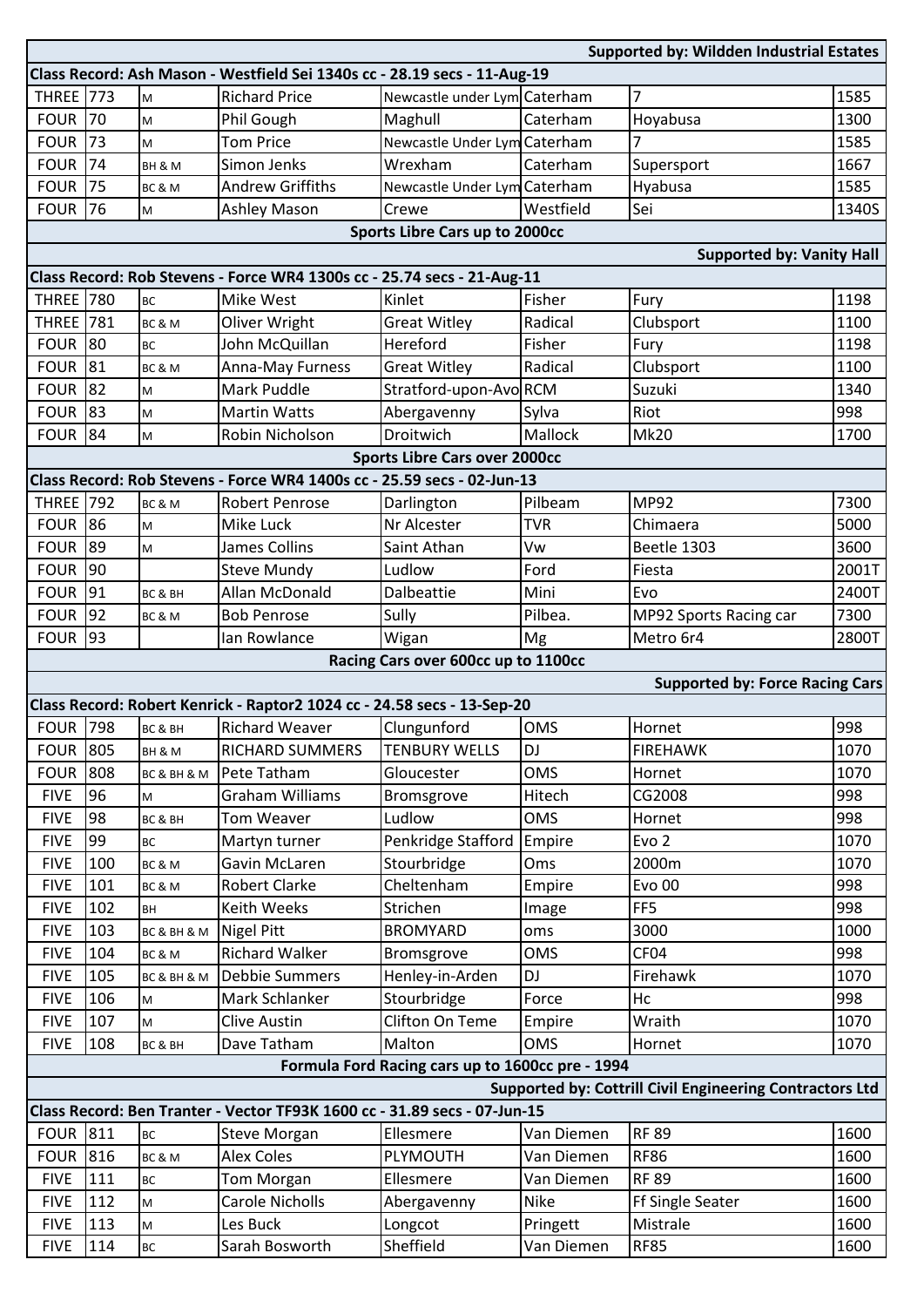| <b>FIVE</b>                                                   | 115                                                                     | <b>BC</b>   | David Finlay                                                              | Kelso                                | Reynard           | <b>FF86</b>                                   | 1600  |  |  |
|---------------------------------------------------------------|-------------------------------------------------------------------------|-------------|---------------------------------------------------------------------------|--------------------------------------|-------------------|-----------------------------------------------|-------|--|--|
| <b>FIVE</b>                                                   | 116                                                                     | BC&M        | Caroline Ryder                                                            | Siddington Cirences Van Diemen       |                   | <b>RF86</b>                                   | 1600  |  |  |
|                                                               |                                                                         |             |                                                                           | Racing Cars over 1100cc up to 1600cc |                   |                                               |       |  |  |
|                                                               |                                                                         |             |                                                                           |                                      |                   | <b>Supported by: Varley Red Top</b>           |       |  |  |
|                                                               |                                                                         |             | Class Record: Jos Goodyear - GWR Raptor 1595 cc - 24.16 secs - 19-Aug-12  |                                      |                   |                                               |       |  |  |
| <b>FIVE</b>                                                   | 820                                                                     | <b>BH</b>   | liam Cooper                                                               | Exeter                               | Force             | <b>TA</b>                                     | 1600  |  |  |
| <b>FIVE</b>                                                   | 829                                                                     | BC & BH     | Adam Greenen                                                              | Cowes                                | Empire            | Evo <sub>3</sub>                              | 1599  |  |  |
| <b>FIVE</b>                                                   | 709                                                                     | BC & BH & M | Allan Warburton                                                           | Leysters                             | Gould             | Gr59                                          | 1600  |  |  |
| <b>SIX</b>                                                    | 120                                                                     | BH          | olivia Cooper                                                             | Exeter                               | Force             | <b>TA</b>                                     | 1600  |  |  |
| <b>SIX</b>                                                    | 121                                                                     | BC & BH     | <b>Stuart Sugden</b>                                                      | Banchory                             | Gwr               | Raptor                                        | 1595  |  |  |
| <b>SIX</b>                                                    | 124                                                                     | M           | Gary Hill                                                                 | Nr Stone                             | <b>OMS</b>        | 2000M                                         | 1440  |  |  |
| <b>SIX</b>                                                    | 125                                                                     | BH & M      | <b>Rob Anscombe</b>                                                       | Shelsley Beaucham Empire             |                   | Evo                                           | 1585  |  |  |
| <b>SIX</b>                                                    | 126                                                                     | BH & BC     | Leslie T mutch                                                            | Aberdeen                             | <b>GWR Raptor</b> | 1                                             | 1585  |  |  |
| <b>SIX</b>                                                    | 127                                                                     | BC & BH     | <b>Robert Capper</b>                                                      | London                               | Empire            | Wraith                                        | 1585  |  |  |
| <b>SIX</b>                                                    | 128                                                                     | BC & BH & M | Darren Gumbley                                                            | <b>Tenbury Wells</b>                 | Force             | Ta Mistral                                    | 1600  |  |  |
| <b>SIX</b>                                                    | 129                                                                     | BC & BH     | Andy Greenen                                                              | Newgate Street                       | Empire            | Evo <sub>3</sub>                              | 1598  |  |  |
| <b>SIX</b>                                                    | 130                                                                     | BC & BH     | <b>Richard Spedding</b>                                                   | Higham                               | <b>GWR</b>        | Raptor 2                                      | 1585  |  |  |
| <b>SIX</b>                                                    | 9                                                                       | BC & BH & M | David Warburton                                                           | Leominster                           | Gould             | GR59                                          | 1600  |  |  |
|                                                               |                                                                         |             | Racing Cars over 1600cc up to 2000cc (normally aspirated engines)         |                                      |                   |                                               |       |  |  |
|                                                               |                                                                         |             |                                                                           |                                      |                   | <b>Supported by: Equinox</b>                  |       |  |  |
|                                                               |                                                                         |             | Class Record: John Chalmers - Ralt F302 2000 cc - 25.18 secs - 21-Aug-11  |                                      |                   |                                               |       |  |  |
| <b>FIVE</b>                                                   | 833                                                                     | M           | Jonathan Evans                                                            | Gerrards Cross                       | Swallow           | <b>DR14</b>                                   | 2000  |  |  |
| <b>FIVE</b>                                                   | 835                                                                     | M           | <b>Tricia Davis</b>                                                       | Cheltenham                           | Reynard           | 913                                           | 2000  |  |  |
| <b>SIX</b>                                                    | 132                                                                     | <b>BC</b>   | Andrew Colbourne                                                          | Forthampton                          | Van Diemen        | RF02 FX                                       | 2000  |  |  |
| <b>SIX</b>                                                    | 133                                                                     | M           | Kevin Creaven                                                             | Gerrards Cross                       | Swallow           | <b>DR14</b>                                   | 2000  |  |  |
| <b>SIX</b>                                                    | 134                                                                     | BC&M        | lan Tucker                                                                | Newquay                              | Oms               | 28                                            | 1690  |  |  |
| <b>SIX</b>                                                    | 135                                                                     | M           | <b>Terry Davis</b>                                                        | Toddington                           | Reynard           | 913                                           | 2000  |  |  |
| <b>SIX</b>                                                    | 136                                                                     | BC & M      | <b>Tim Elmer</b>                                                          | Stratford Upon Avo Dallara           |                   | F399                                          | 1998  |  |  |
| <b>SIX</b>                                                    | 137                                                                     | M           | <b>Michael Tregoning</b>                                                  | St Issey                             | Pilbeam           | <b>MP88</b>                                   | 1998  |  |  |
| <b>SIX</b>                                                    | 138                                                                     | BC & BH     | Lee Griffiths                                                             | <b>Burton-on-Trent</b>               | <b>OMS</b>        | 28                                            | 1660  |  |  |
| <b>SIX</b>                                                    | 139                                                                     | BC & BH & M | Johnathen Varley                                                          | Telford                              | <b>GWR</b>        | Predator                                      | 2000  |  |  |
| <b>SIX</b>                                                    | 10                                                                      | BC & BH     | <b>Eynon Price</b>                                                        | Llandeilo                            | Force             | <b>TA</b>                                     | 1600  |  |  |
| Racing Cars over 1600 up to 2000cc (forced induction engines) |                                                                         |             |                                                                           |                                      |                   |                                               |       |  |  |
|                                                               |                                                                         |             |                                                                           |                                      |                   | <b>Supported by: Darren Gumbley Carpentry</b> |       |  |  |
|                                                               |                                                                         |             | Class Record: Jos Goodyear - GWR Raptor 1340t cc - 22.86 secs - 19-Aug-12 |                                      |                   |                                               |       |  |  |
| <b>SIX</b>                                                    | 842                                                                     | BH          | Paul Alexander                                                            | Poole                                | Force             | Pc                                            | 1300T |  |  |
| <b>SEVEN</b> 142                                              |                                                                         | BH          | richard Alexander                                                         | Ferndown                             | Force             | PC                                            | 1300T |  |  |
| <b>SEVEN</b> 143                                              |                                                                         | BH & M      | Kelvin Broad                                                              | Exeter                               | Force             | Ta                                            | 1300S |  |  |
| <b>SEVEN</b> 145                                              |                                                                         | BC & BH & M | <b>Simon Moyse</b>                                                        | <b>Bicester</b>                      | Gould             | <b>GR59</b>                                   | 1300S |  |  |
| <b>SEVEN</b>                                                  | 17                                                                      | BC & BH     | Paul Haimes                                                               | Farnham                              | Gould             | <b>GR59</b>                                   | 1300T |  |  |
|                                                               |                                                                         |             |                                                                           | <b>Racing Cars over 2000cc</b>       |                   |                                               |       |  |  |
| <b>Supported by: Wildden Industrial Estates</b>               |                                                                         |             |                                                                           |                                      |                   |                                               |       |  |  |
|                                                               | Class Record: Sean Gould - Gould GR59JB 4000cc - 22.73 secs - 13-Sep-21 |             |                                                                           |                                      |                   |                                               |       |  |  |
| <b>SIX</b>                                                    | 852                                                                     | BH & M      | <b>Bernard Kevill</b>                                                     | Ludlow                               | <b>OMS</b>        | 28                                            | 2800  |  |  |
| <b>SIX</b>                                                    | 853                                                                     | BH          | Lynn Owen                                                                 | York                                 | <b>OMS</b>        | <b>28 RPE</b>                                 | 2700  |  |  |
| <b>SIX</b>                                                    | 854                                                                     | BC & BH & M | <b>Terry Graves</b>                                                       | Launceston                           | Gould             | DJ55XD                                        | 2650  |  |  |
| <b>SIX</b>                                                    | 708                                                                     | BC & BH & M | Matthew Ryder                                                             | <b>Siddington Cirences Gould</b>     |                   | GR59J                                         | 4000  |  |  |
| <b>SIX</b>                                                    | 706                                                                     | BC & BH & M | Nicola Menzies                                                            | Kincardine                           | Gould             | <b>GR55</b>                                   | 3500  |  |  |
| <b>SIX</b>                                                    | 704                                                                     | BC & BH & M | Graham Wynn                                                               | Shifnal                              | Gould             | Grw 59 Judd                                   | 4000  |  |  |
| <b>SIX</b>                                                    | 702                                                                     | BH & M      | <b>Lindsay Summers</b>                                                    | <b>Tenbury Wells</b>                 | DJ                | Firestorm                                     | 2650  |  |  |
| <b>SEVEN 144</b>                                              |                                                                         | BH & M      | George Brown                                                              | Newbury                              | Gould             | <b>GR37</b>                                   | 3000  |  |  |
| <b>SEVEN</b> 150                                              |                                                                         | M           | Paul Crute                                                                | Saltash                              | <b>OMS</b>        | 28                                            | 3000  |  |  |
| <b>SEVEN</b> 151                                              |                                                                         | BH          | Sandra Tomlin                                                             | Nr. Usk                              | Pilbeam           | <b>MP97</b>                                   | 4000  |  |  |
|                                                               |                                                                         |             |                                                                           |                                      |                   |                                               |       |  |  |